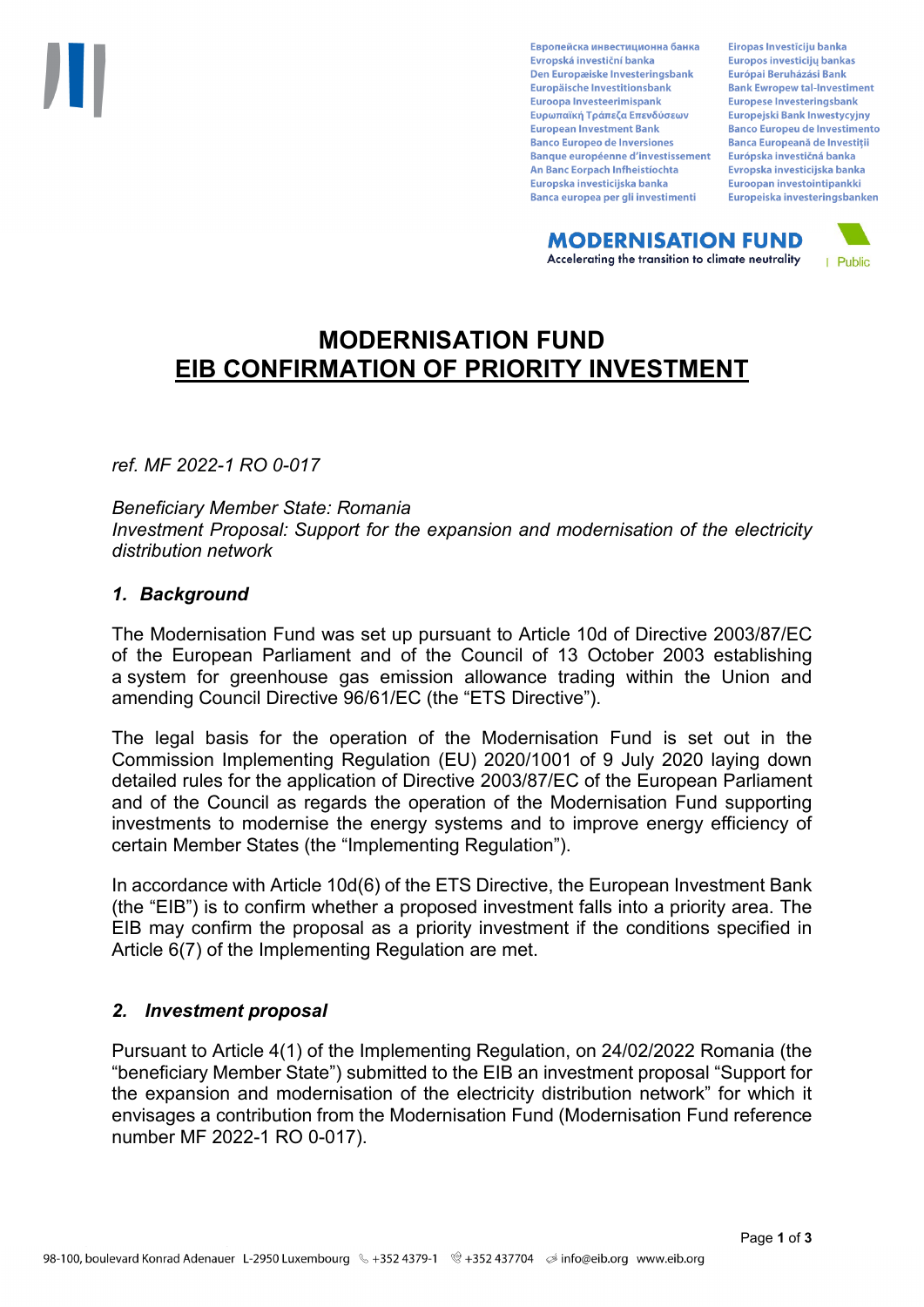

The investment concerns the modernisation and digitalisation of substations and power lines of the distribution networks as well as the expansion of the power distribution infrastructure.

The beneficiary Member State has requested funding of EUR 100 000 000 for a first disbursement under the proposed scheme.

The beneficiary Member State has indicated an expected Modernisation Fund funding for the investment proposal of EUR 1 103 000 000.

The main objective of the investment is to modernise and reinforce the power distribution networks in order to improve the security of supply, grid stability and quality of power supply as well as to support the integration of renewable energy.

The scheme is aligned with the objectives set out in the National Energy and Climate Plan (NECP) for Romania with regards to the internal energy market dimension.

### *3. Compliance with the conditions for priority investment*

- a) The beneficiary Member State has demonstrated that the investment complies with the requirements laid down in Article 10d(1) of the ETS Directive as it supports the modernisation of the energy system and it is in line with the objectives and measures set out in its NECP.
- b) According to the information provided by the beneficiary Member State and pursuant to Article 10d(2) Directive 2003/87/EC, the investment is considered as a priority investment as it falls under the priority area "modernisation of energy networks".
- c) The beneficiary Member State has sufficient funds available for the requested disbursement according to the statement of the available funds referred to in Article 5(1) of the Implementing Regulation and after deduction of any amounts to be disbursed for investments already confirmed in accordance with Article 6(9) of the Implementing Regulation.
- d) The beneficiary Member State has provided evidence that the investment proposal does not constitute State aid within the meaning of Article 107(1) of the Treaty on the Functioning of the European Union.
- e) The beneficiary Member State has confirmed in writing that the investment complies with any other applicable requirements of Union and national law.
- f) According to the information provided by the beneficiary Member State, the amounts requested from the Modernisation Fund are not intended to cover the same costs of the investment as those financed by another Union or national instrument.